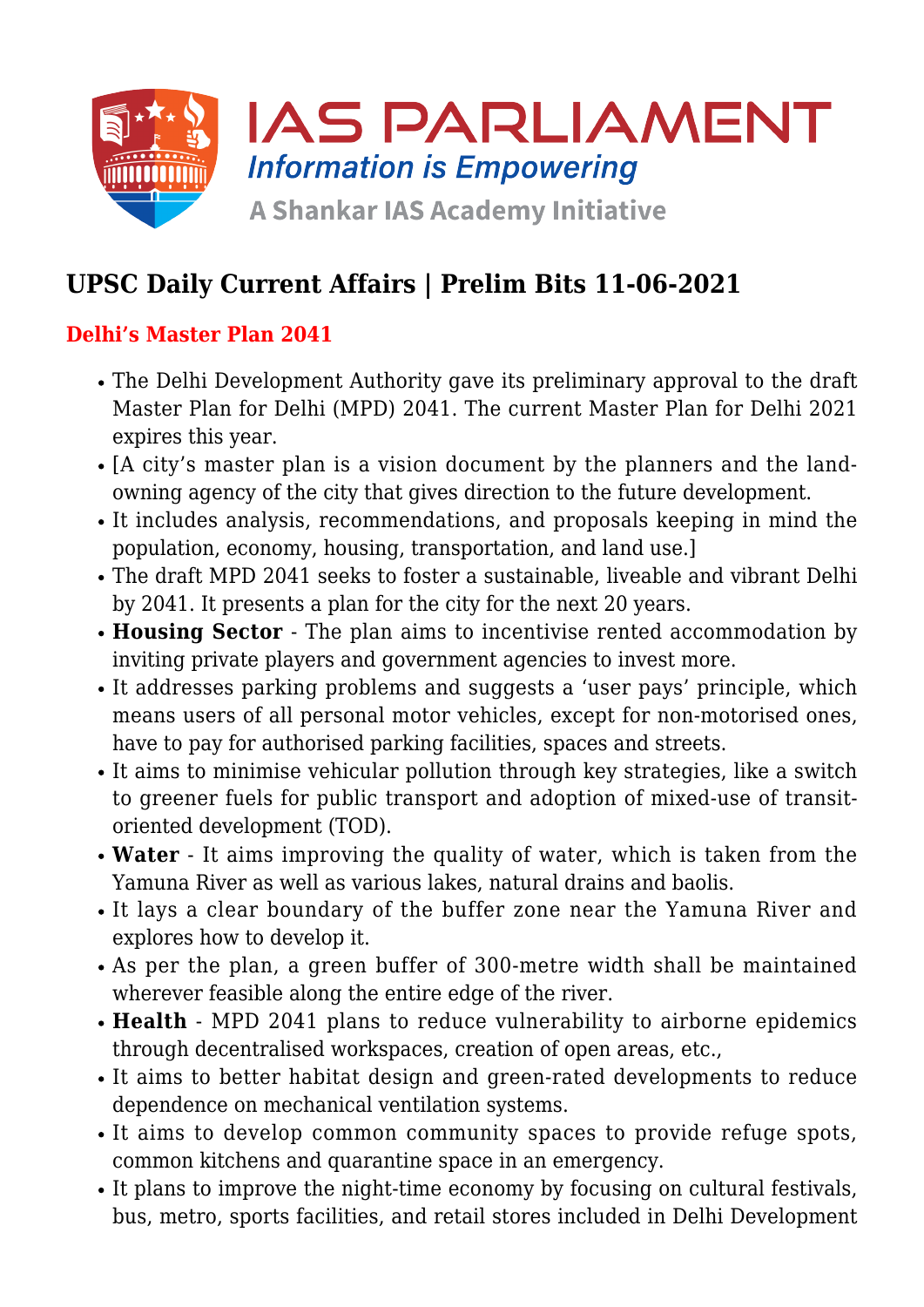Authority's (DDA) Night Life Circuit plan.

## **Maharashtra's Beed Model of Crop Insurance**

- Maharashtra Chief Minister asked Prime Minister for a state-wide implementation of the 'Beed model' of the crop insurance scheme Pradhan Mantri Fasal Bhima Yogna (PMFBY).
- **Beed model** Located in the drought-prone Marathwada region, the district of Beed presents a challenge for any insurance company.
- Farmers here have repeatedly lost crops either to failure of rains or to heavy rains. Given the high payouts, insurance companies have sustained losses.
- The state government had a difficult time getting bids for tenders to implement the scheme in Beed in the 2020 kharif season.
- In a normal season where farmers report minimal losses, the state gets back money that can form a corpus to fund the scheme for coming year.
- However, the state government would have to bear the financial liability in case of losses due to extreme weather events.
- **Significance** The reason why Maharashtra is pushing for this scheme is that in most years, the claims-to-premium ratio is low with the premium being paid to the company.
- In the Beed model, the profit of the company is expected to reduce and the state government would access another source of funds.
- Reimbursed amount can lead to lower provisioning by the state for the coming year, or help in financing the paying the bridge amount in case of a year of crop loss.
- For farmers, however, this model does not have any direct benefit.

## **Pradhan Mantri Fasal Bhima Yogna**

- Launched in 2016, the flagship PMFBY insures farm losses against inclement weather events.
- Farmers pay low rate of the premium 1.5-2% with the rest borne by the state and central governments.
- It is a central scheme implemented by state agriculture departments as per central guidelines.
- Prior to 2020, the scheme was optional for farmers who did not have loans pending, but mandatory for loanee farmers. Since 2020, it has been optional for all farmers.

## **Model Panchayat Citizens Charter**

A Model Panchayat Citizens Charter or framework for delivery of the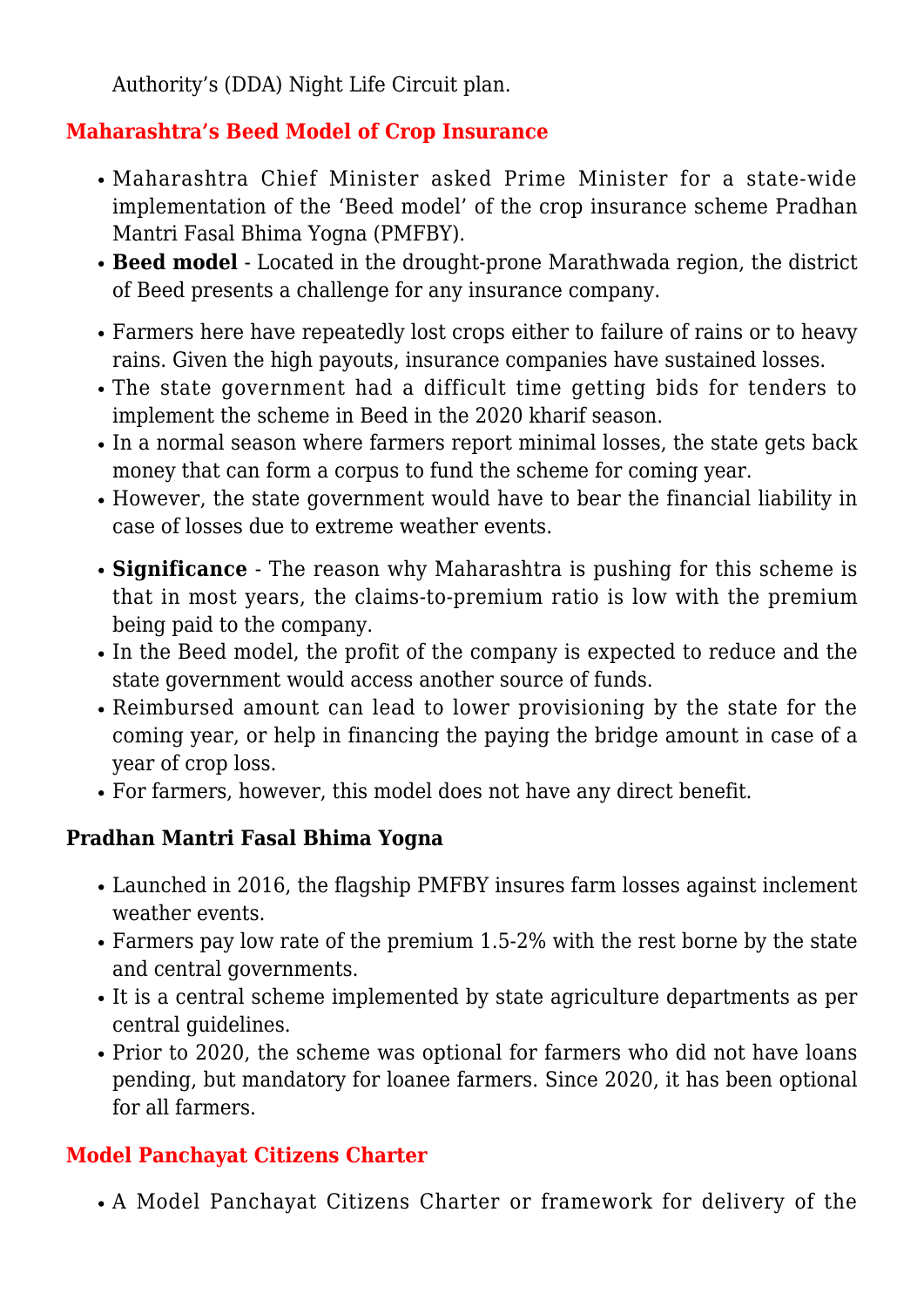services across the 29 sectors, aligning actions with localised Sustainable Development Goals (SDGs).

- It is prepared by Ministry of Panchayati Raj in collaboration with National Institute of Rural Development & Panchayati Raj (NIRDPR).
- [NIRDPR is an autonomous organisation under the Ministry of Rural Development.]
- The aim of establishing a Citizen charter is to provide services to the people in a time bound manner without any prejudice, redressing their grievances and improving their lives.
- The Gram Panchayat Citizen Charter would ensure,
	- 1. Transparent and effective delivery of public services for sustainable development and enhanced citizen service experiences;
	- 2. Deepening inclusive and accountable Local Self Governments by incorporating diverse views; designing and delivering services.
- It will make the citizens aware of their rights, and make the Panchayats and their elected representatives directly accountable to the people.
- The Panchayats will utilise this framework to draw up a Citizens Charter and adopt it through a Gram Sabha resolution by 15th August, 2021.

#### **Raimona National Park**

- Recently, the Assam government created the Raimona National Park in western Assam.
- Raimona National Park will be administered by the Kachugaon Forest Division of Bodoland Territorial Council.
- Raimona is bounded on the west by the Sonkosh river, on the east by the Saralbhanga river and on the south by the Pekua river.
- It adjoins the Buxa Tiger Reserve in West Bengal to its west, Phipsoo Wildlife Sanctuary in Bhutan to its north and the first addition to Manas National Park to the east.
- Raimona, which has 11 different forest types and subtypes, is home to the golden langur, elephant, tiger, clouded leopard and Indian gaur.
- Conservation of this area shall provide water security to the people downstream in Kokrajhar and Dhubri district.

## **Dihing Patkai National Park**

- Recently, the Assam government notified Dihing Patkai as the seventh National Park of the state.
- [The six other National Parks in Assam are Kaziranga, Manas, Nameri, Orang, Dibru-Saikhowa and Raimona.
- Assam now has the third most National Parks after the 12 in Madhya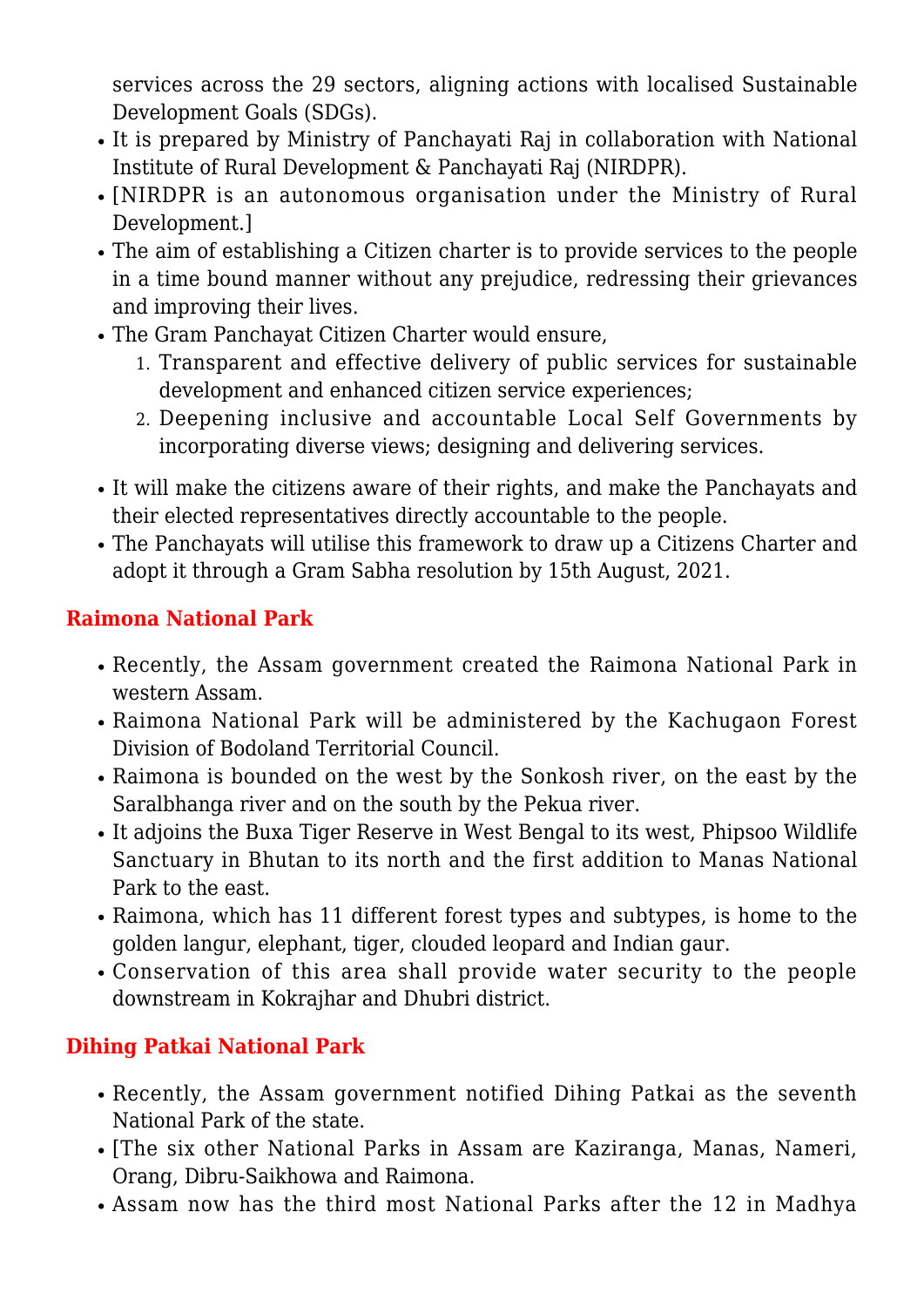Pradesh and nine in the Andaman and Nicobar Islands.]

- Dihing Patkai national park will be administered by Soraipung Range of Digboi Forest Division and Jeypore Range of Dibrugarh Forest Division.
- Dehing is the name of the river that flows through this forest and Patkai is the hill at the foot of which the sanctuary lies.
- The Dihing Patkai straddling eastern Assam's Dibrugarh and Tinsukia districts is a major elephant habitat.
- It encompasses the erstwhile Dehing Patkai Wildlife Sanctuary, Jeypore Reserve Forest and the western block of Upper Dihing Reserve Forest.
- The forest village area diverted under Forest Conservation Act has been excluded.
- Stretches of Dirak and Buri Dihing rivers have been included in the park.

## **Dehing Patkai Wildlife Sanctuary**

- Dehing Patkai Wildlife Sanctuary is known as the Jeypore Rainforest.
- It is the only sanctuary in India which is home to seven different species of wild cats - tiger, leopard, clouded leopard, leopard cat, golden cat, jungle cat and marbled cat.
- It is home to Chinese pangolin, flying fox, barking deer, serow, Malayan giant squirrels, Assamese macaque and White Winged Wood Duck.

#### **Brood X**

- The US President's first trip abroad was delayed when a swarm of cicadas bombarded the plane Air Force One. These swarms are part of Brood X group, based on their life cycles and periodic appearances.
- [Cicadas live underground for extended periods of time, typically 13 or 17 years, and feed on roots of trees both underground and above it.
- The term 'brood' refers to a population of cicadas that is isolated from other populations because of differences in their year of emergence or locality.]
- Brood X is the largest brood of 17-year cicadas and is found in Pennsylvania, northern Virginia, Indiana and eastern Tennessee.
- Brood X cicadas come out of their underground homes every 17 years. They started emerging in May and will be around until the end of June.
- The time when they decide to emerge is dependent on weather, specifically when ground temperatures reach about 17-18°C.
- **Significance of Brood X** Because of their sheer numbers and the noise they make, cicadas in Brood X often make headlines.
- When the brood last emerged in 2004 in Washington DC, the cicadas made an impact on the cultural scene.

#### **Cicadas**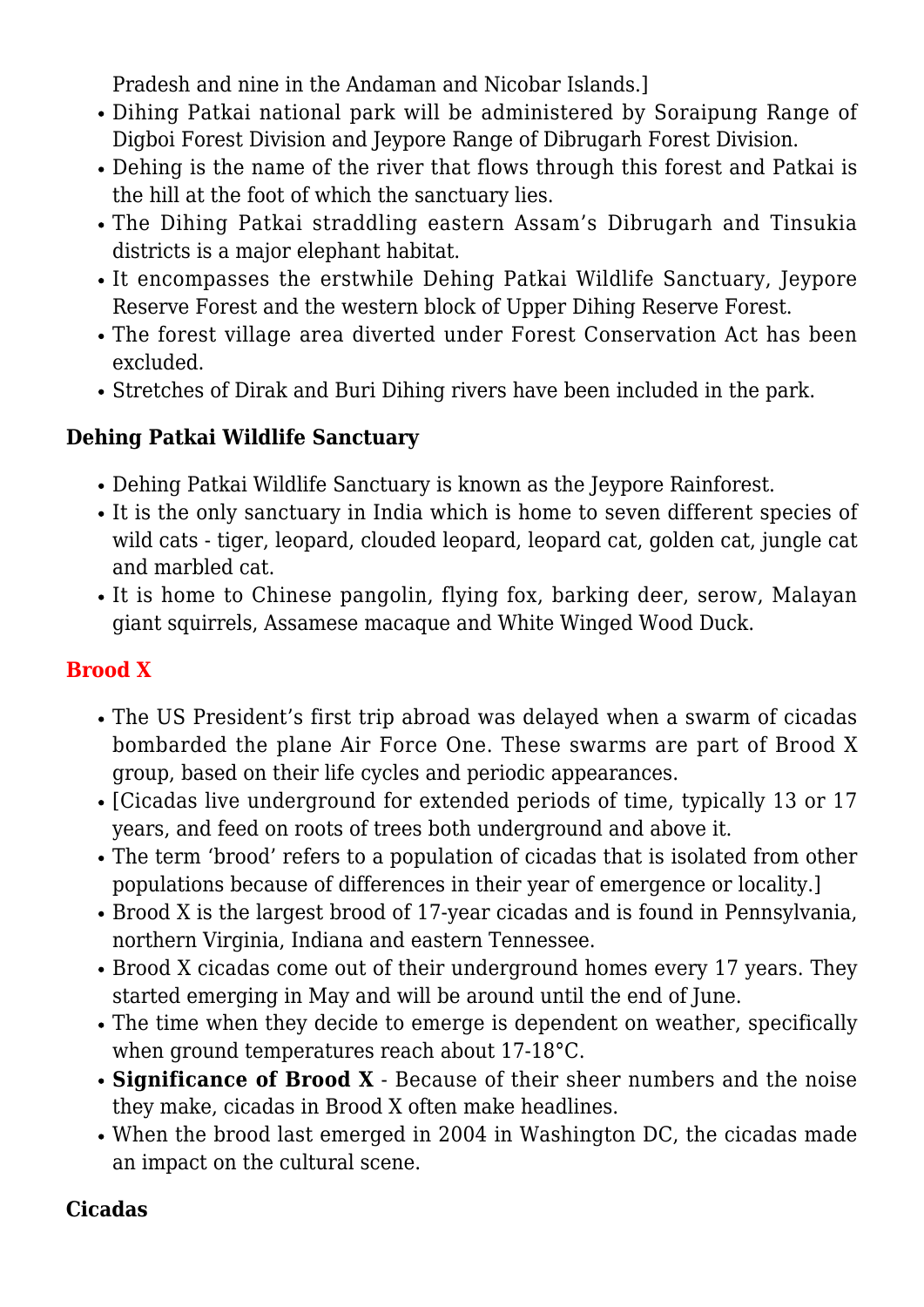- Among periodical cicadas, there are seven species. There are also some annual cicadas, which come out every year.
- **Underground** When underground, cicada nymphs go through five stages of development. Once they become adults, which take about 17 years for some periodical cicadas, the males emerge from underground.
- When they come out, they shed their exoskeleton (outer skin) to take their winged form.
- **Emerging Outside** Their emergence is to ensure continuation of their species (procreation).
	- 1. Male cicadas emerge first and start singing to attract females. They produce the loudest sounds in the insect world.
	- 2. Female cicadas respond with a clicking sound with their wings.
- This process lasts for about a month, after which the cicadas die. After mating, the eggs are laid in small twigs and branches.
- Once they hatch after about six weeks, the nymphs fall to the ground, and burrow their way into the ground. After becoming adults, these nymphs will emerge again 17 years later (or 13 years in some broods).
- **Danger** Cicadas also do not bite or sting, but when the males sing, their collective chorus can reach up to 100 decibels, a noise level that can possibly cause severe damage if you are exposed to it for several hours.
- The female may damage the small twigs when she lays her eggs in them.

#### **Birthing People**

- In its 2022 fiscal year budget released, the US government has replaced the word 'mothers' with 'birthing people' in a section that deals with bringing down maternal mortality rates.
- The policy document lists a range of measures to help end the highest maternal mortality rate and race-based disparities in outcomes among birthing people in the US.
- **Reason for replacement** The term 'birthing people' is from the realm of trans-rights activism.
- It is a step towards making vocabularies less rigid in terms of gender, so that people beyond binary gender identities can be represented.
- Another argument for the use of 'birthing people' is that a surrogate can give birth, who is not the 'mother' of the child.
- Other such terms are Chest-feeding instead of breast-feeding, and 'menstruating people' or 'menstruators' instead of 'menstruating women'.

#### **Source: PIB, The Hindu, The Indian Express**